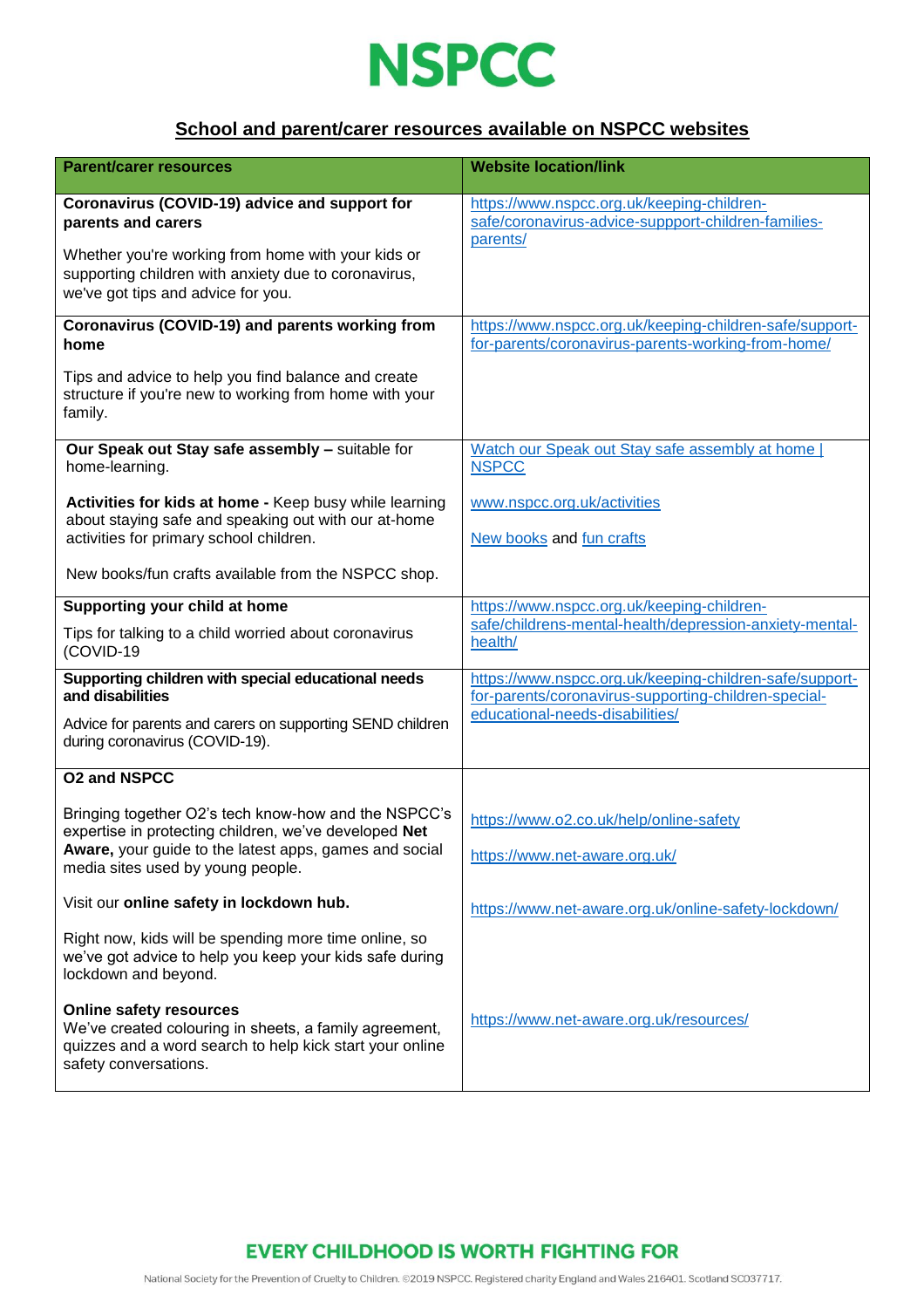

#### **You can also find a variety of [NSPCC videos](https://www.youtube.com/user/nspcc) on YouTube, including the selection below which you may find helpful.**

| <b>NSPCC Videos for parents</b>                                                                                                                                                                                                                                                                                                                                                                                                                                                    | <b>Website location/link</b>                                                               |
|------------------------------------------------------------------------------------------------------------------------------------------------------------------------------------------------------------------------------------------------------------------------------------------------------------------------------------------------------------------------------------------------------------------------------------------------------------------------------------|--------------------------------------------------------------------------------------------|
| The Baby Show:                                                                                                                                                                                                                                                                                                                                                                                                                                                                     |                                                                                            |
| <b>Infant Mental Health with NSPCC</b>                                                                                                                                                                                                                                                                                                                                                                                                                                             | https://www.youtube.com/watch?v=YrgROexMLgQ                                                |
| <b>The Baby Show</b>                                                                                                                                                                                                                                                                                                                                                                                                                                                               | The Baby Show - YouTube                                                                    |
| We're joined by Clinical Psychologists for NSPCC<br>who work with children aged 0-5 and their families.<br>Here they are talking through Infant Mental Health,<br>what it is and offering tools and advice to not only<br>support your babies & toddlers, but also yourself and<br>your own mental health. They have also answered<br>some of your questions around the affects of<br>lockdown on your baby and your mental health and<br>how to stay positive during these times. |                                                                                            |
| <b>Look Say Sing Play</b>                                                                                                                                                                                                                                                                                                                                                                                                                                                          | https://www.nspcc.org.uk/keeping-children-<br>safe/support-for-parents/look-say-sing-play/ |
| Right from birth, every time you talk, sing or play with<br>your baby, you're not just bonding, you're building<br>their brain.                                                                                                                                                                                                                                                                                                                                                    | Sign up for brain-building tips                                                            |
| Singing Day   Look Say Sing Play   NSPCC                                                                                                                                                                                                                                                                                                                                                                                                                                           | https://www.youtube.com/watch?v=KySkBRvJxNw                                                |
| <b>Our Brain's Air Traffic Control (Executive</b><br><b>Function)   NSPCC</b>                                                                                                                                                                                                                                                                                                                                                                                                      | Our Brain's Air Traffic Control (Executive Function)  <br><b>NSPCC - YouTube</b>           |
| <b>Building Strong Brain Architecture   NSPCC</b>                                                                                                                                                                                                                                                                                                                                                                                                                                  | <b>Building Strong Brain Architecture   NSPCC - YouTube</b>                                |

### **EVERY CHILDHOOD IS WORTH FIGHTING FOR**